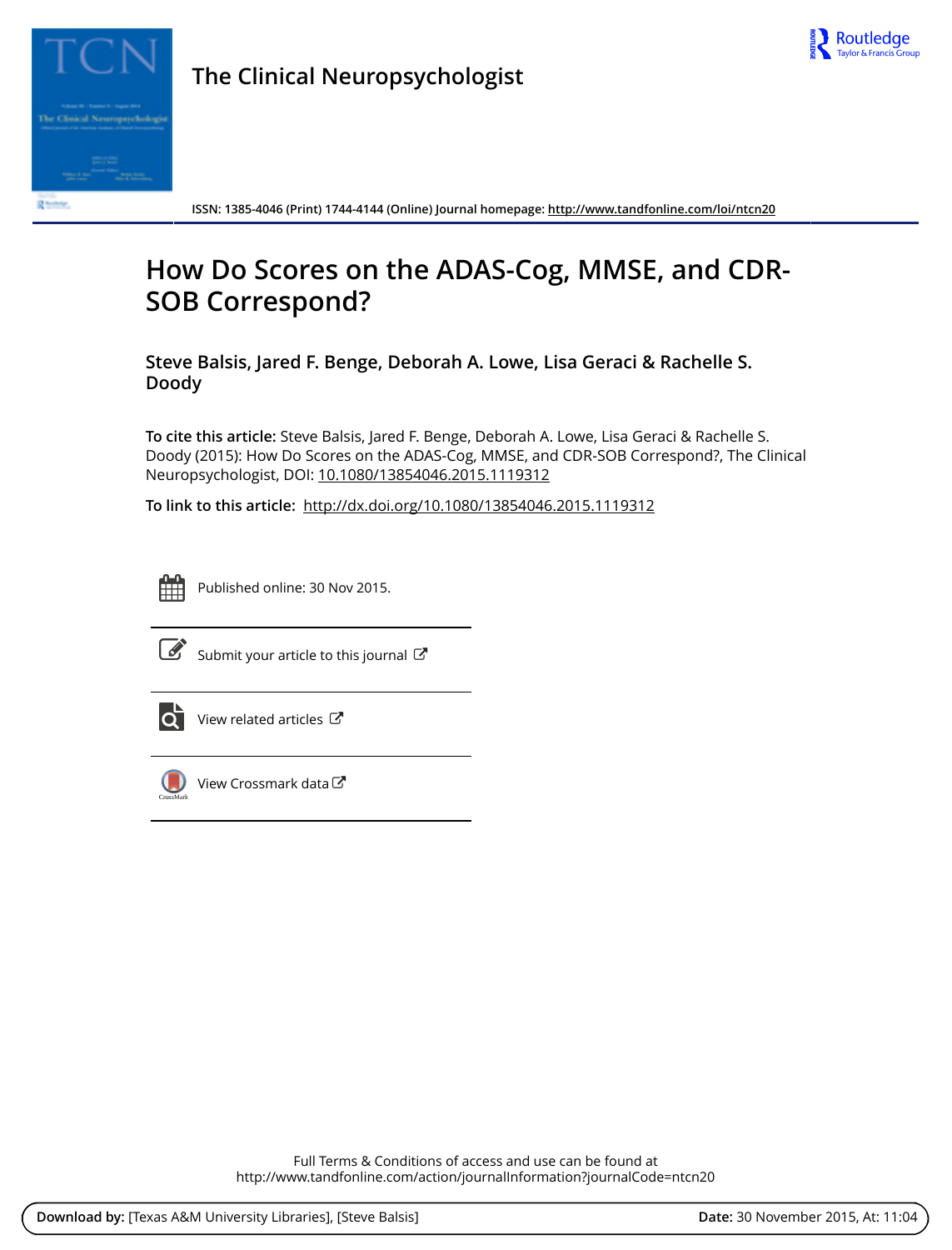# How Do Scores on the ADAS-Cog, MMSE, and CDR-SOB Correspond?

Steve Balsis<sup>1</sup>, Jared F. Benge<sup>2</sup>, Deborah A. Lowe<sup>1</sup>, Lisa Geraci<sup>1</sup>, and Rachelle S. Doodv<sup>3</sup>

<sup>1</sup> Department of Psychology, Texas A & M University, College Station, TX, USA

<sup>2</sup> Department of Neurology, Baylor Scott & White Health, Temple, TX, USA

<sup>3</sup> Department of Neurology, Alzheimer's Disease and Memory Disorders Center, Baylor College of Medicine, Houston, TX, USA

Objective: Clinicians and researchers who measure cognitive dysfunction often use the Alzheimer's Disease Assessment Scale—Cognitive Subscale (ADAS-Cog), the Mini-Mental State Examination (MMSE), or the Clinical Dementia Rating scale (CDR-SOB). But, the use of different measures can make it difficult to compare data across patients or studies. What is needed is a simple chart that shows how scores on these three important measures correspond to each other. Methods: Using data from 1709 participants from the Alzheimer's Disease Neuroimaging Initiative and item response theory-based statistics, we analyzed how scores on each measure, the ADAS-Cog, the MMSE, and the CDR-SOB, correspond. Results: Results indicated multiple inflections in CDR-SOB and ADAS-Cog scores within a given MMSE score, suggesting that the CDR-SOB and ADAS-Cog are more precise in measuring the severity of cognitive dysfunction than the MMSE. Conclusions: This study shows how scores on these three popular measures of cognitive dysfunction correspond to each other, which is very useful information for both researchers and clinicians.

Keyword: ADAS; Alzheimer's disease; CDR; Dementia; IRT; MCI; MMSE; Psychometric; Neuropsychological assessment.

The past several decades have seen significant growth in Alzheimer's disease (AD) research. Several research and clinical priorities have emerged from this research, including maximizing the potential from clinical trial data and evaluating/identifying individuals in the earliest stages of the disease (Mitchell et al., [2012](#page-8-0)). The measurement of cognition is a critical step for identifying the early stages of the disease, and across studies and centers, various scales are employed to this end. Some of the most commonly used instruments to assess AD-related cognitive decline including global decline are the Alzheimer's Disease Assessment Scale—Cognitive Subscale (ADAS-Cog; Rosen, Mohs, & Davis, [1984\)](#page-8-0), which is frequently used in pharmaceutical trials, the Mini-Mental State Examination (MMSE; Folstein, Folstein, & McHugh, [1975](#page-8-0)), which

Address correspondence to: Steve Balsis, Ph.D., Associate Professor, Department of Psychology, Texas A&M University, Mailstop 4235, College Station, TX 77843, USA. E-mail: [balsis@tamu.edu](mailto:balsis@tamu.edu)

Data used in preparation of this article were obtained from the Alzheimer's Disease Neuroimaging Initiative (ADNI) database (adni.loni.usc.edu). As such, the investigators within the ADNI contributed to the design and implementation of ADNI and/or provided data but did not participate in analysis or writing of this report. A complete listing of ADNI investigators can be found at: [http://adni.loni.usc.edu/wpcontent/uploads/](http://adni.loni.usc.edu/wpcontent/uploads/how_to_apply/ADNI_Acknowledgement_List.pdf) how to apply/ADNI\_Acknowledgement\_List.pdf

<sup>(</sup>Received 31 August 2015; accepted 9 November 2015)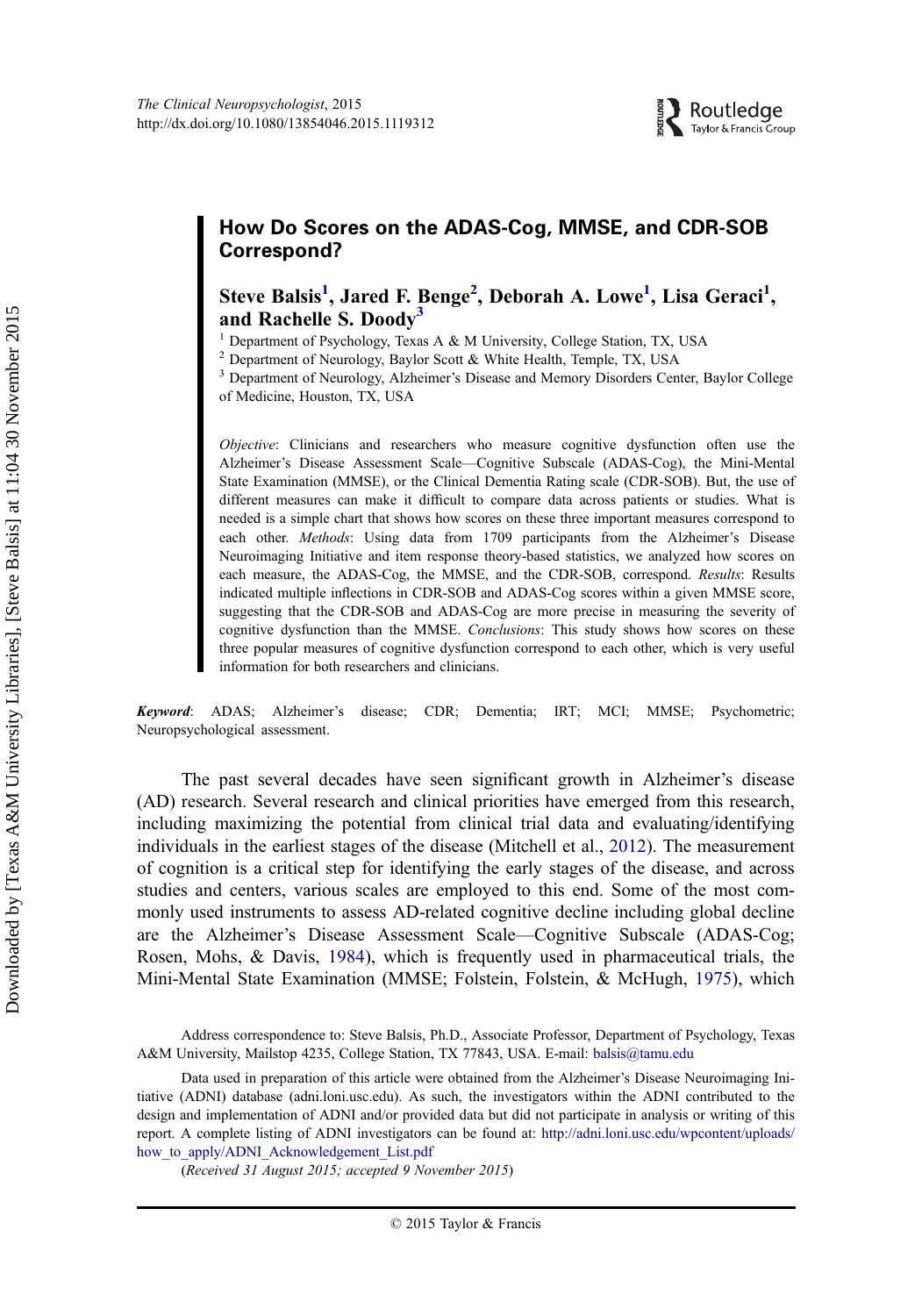is frequently used by clinicians and researchers interested in cognitive aging, and the Clinical Dementia Rating scale (CDR-SOB; Hughes, Berg, Danziger, Coben, & Martin, [1982;](#page-8-0) Morris, [1992;](#page-8-0) O'Bryant et al., [2008](#page-8-0)), which is commonly used in clinical trials and practice for rating severity, including in mild and prodromal stages of disease (Aisen et al., [2011](#page-7-0)).

While each of these scales has a number of strengths and weaknesses, the fact that different measures are used across different research centers, studies, and settings creates limitations for theory and practice. For researchers, the variability in assessments used across studies limits the ability to compare results across studies or combine data sets to increase statistical power. For clinicians, the variability in assessments creates imprecision in assessing change over time or the effectiveness of various interventions.

Modern psychometric techniques can help provide statistical bridges between these various dementia staging measures. Item Response Theory (IRT), originally developed in educational assessment, is one such technique. The process underlying IRT is mathematically complex, but conceptually straightforward. The first step is to verify the assumption that all of the measures assess the same general underlying construct (see Hambleton, Swaminathan, & Rogers, [1991](#page-8-0) for an overview of IRT methodologies). For the purposes of this article, this construct is cognitive dysfunction. The second step is to assign each participant a precise value of cognitive dysfunction based on available clinical data. In other words, because the ADAS-Cog (Rosen et al., [1984\)](#page-8-0), MMSE (Folstein et al., [1975](#page-8-0)), and CDR-SOB (Hughes et al., [1982](#page-8-0); Morris, [1992;](#page-8-0) O'Bryant et al., [2008](#page-8-0)) measures cognitive dysfunction, the observed scores on each measure can be used to estimate the underlying severity of cognitive dysfunction. This estimation is a new score known as theta. Once theta is calculated for each participant derived from multiple indicators, the raw scores on these measures can be mapped onto the ranges of theta for which they serve as indicators. Thus, similar ranges of underlying cognitive dysfunction can be "cross-walked" to different observed scores among the measures with a high degree of reliability (see Wang, Isenor, & Graybeal, [2011](#page-8-0)). Cross-walking in this regard refers to the process of equating a raw score on one measure with a raw score on a different measure. This article outlines our methodology and results and offers a usable table that shows how raw scores on these three instruments correspond in the relatively early stages of AD as defined more concretely in the participants section.

# MATERIALS AND METHODS

Data used in the preparation of this article were obtained from the Alzheimer's Disease Neuroimaging Initiative (ADNI) database (adni.loni.usc.edu). The ADNI was launched in 2003 as a public–private partnership. The initial goal of ADNI was to recruit 800 participants, but ADNI has been followed by two other initiatives, ADNI-GO and ADNI-2. To date these three protocols have recruited over 1500 adults, ages 55–90, to participate in the research, consisting of older people who are cognitively healthy, people with early or late MCI, and people with early AD. Demographic information and clinical data used for this study were downloaded from the ADNI data repository (adni.loni.usc.edu) on 28 May 2014.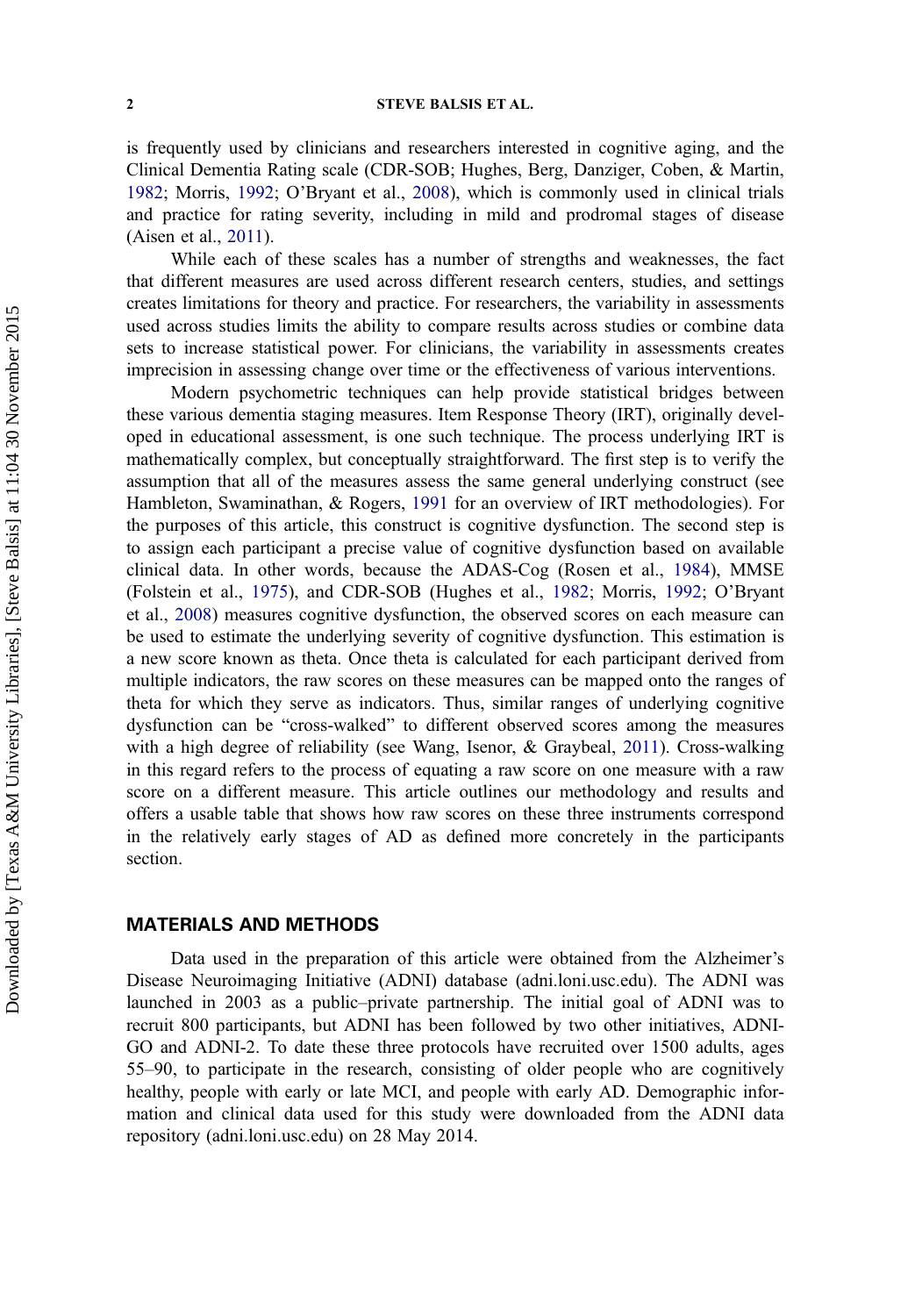### **Participants**

The analysis for this study used baseline data from 1709 participants (768 female and 941 male) enrolled across all three ADNI phases. Participants were an average of 73.70 years old  $(SD = 7.18)$  and highly educated  $(M = 15.93, SD = 2.85$  years), and the majority identified their race as White  $(n = 1579, 92.4\%)$ . Other races represented include Black or African American ( $n = 75$ , 4.4%), Asian ( $n = 29$ , 1.7%), American Indian or Alaskan Native ( $n = 3, 2\%$ ), and Native Hawaiian or Other Pacific Islander  $(n = 2, 1\%)$ ; 18 participants  $(1.1\%)$  reported that they were more than one race, and 3 participants (.2%) did not report their race. Ten participants reported their ethnicity as Hispanic or Latino (.6%); 1643 (96.1%) indicated that they were not Hispanic or Latino, while 56 participants (3.3%) had unknown ethnicity. Baseline diagnoses represented a range of cognitive impairment: 416 (24.3%) were cognitively normal (CN), 106 (6.2%) had subjective memory complaints, 308 (18.0%) had early MCI, 561 (32.8%) had late MCI, and 318 (18.6%) had very mild AD through AD as defined just below.

According to ADNI protocol, CN participants serve as the controls and show no signs of MCI, dementia, or significant depression. CN participants have normal cognition (defined as CDR = 0, MMSE between 24 and 30, and WMS-R Logical Memory II subscale score above education-adjusted cutoffs), and neither the participants nor their study partners report memory concerns. Beginning in ADNI2, participants with significant memory concerns (SMC) were enrolled. SMC participants have normal cognition (defined the same as for CN participants), but they show significant concerns about memory (either reported by the participant, study partner, or clinician), as measured using the Cognitive Change Index, a self-report scale. MCI participants have been enrolled since ADNI1, but in ADNI-GO and ADNI-2, MCI participants, either those with early MCI or late MCI, are people who have a subjective memory concern and significant amnestic dysfunction (defined by  $CDR = .5$  plus an abnormal score on the WMS-R Logical Memory II subscale). However, MCI subjects have sufficiently preserved functional abilities and global cognition (MMSE score between 24 and 30), such that they do not meet criteria for AD. The determination of EMCI versus LMCI is based on the severity of impairment on the WMS-R Logical Memory II subscale, a measure of delayed recall for auditory information presented in story format. The ADNI distinguishes between early MCI and late MCI based on the WMS Logical Memory score alone, and this distinction should be taken with appropriate caution as it is based on only one score.

Participants were diagnosed with AD if they met National Institute of Neurological and Communicative Disorders and Stroke/Alzheimer's Disease and Related Disorders Association (NINCDS/ADRDA) criteria for probable AD (McKhann et al., [1984](#page-8-0)). At the time of the ADNI diagnosis, AD participants demonstrated deficits in their global cognition, abnormal memory functioning (based on scores on the WMS-R Logical Memory II subscale), and showed significant concerns with memory (reported by the participant, study partner, or clinician). Finally, participants were excluded if they had a history of significant neurologic disease (including multi-infarct dementia and subdural hematoma). Detailed information about the ADNI inclusion and exclusion criteria can be found online, [http://www.adniinfo.org/scientists/ADNIStudy](http://www.adniinfo.org/scientists/ADNIStudyProcedures.aspx) [Procedures.aspx](http://www.adniinfo.org/scientists/ADNIStudyProcedures.aspx).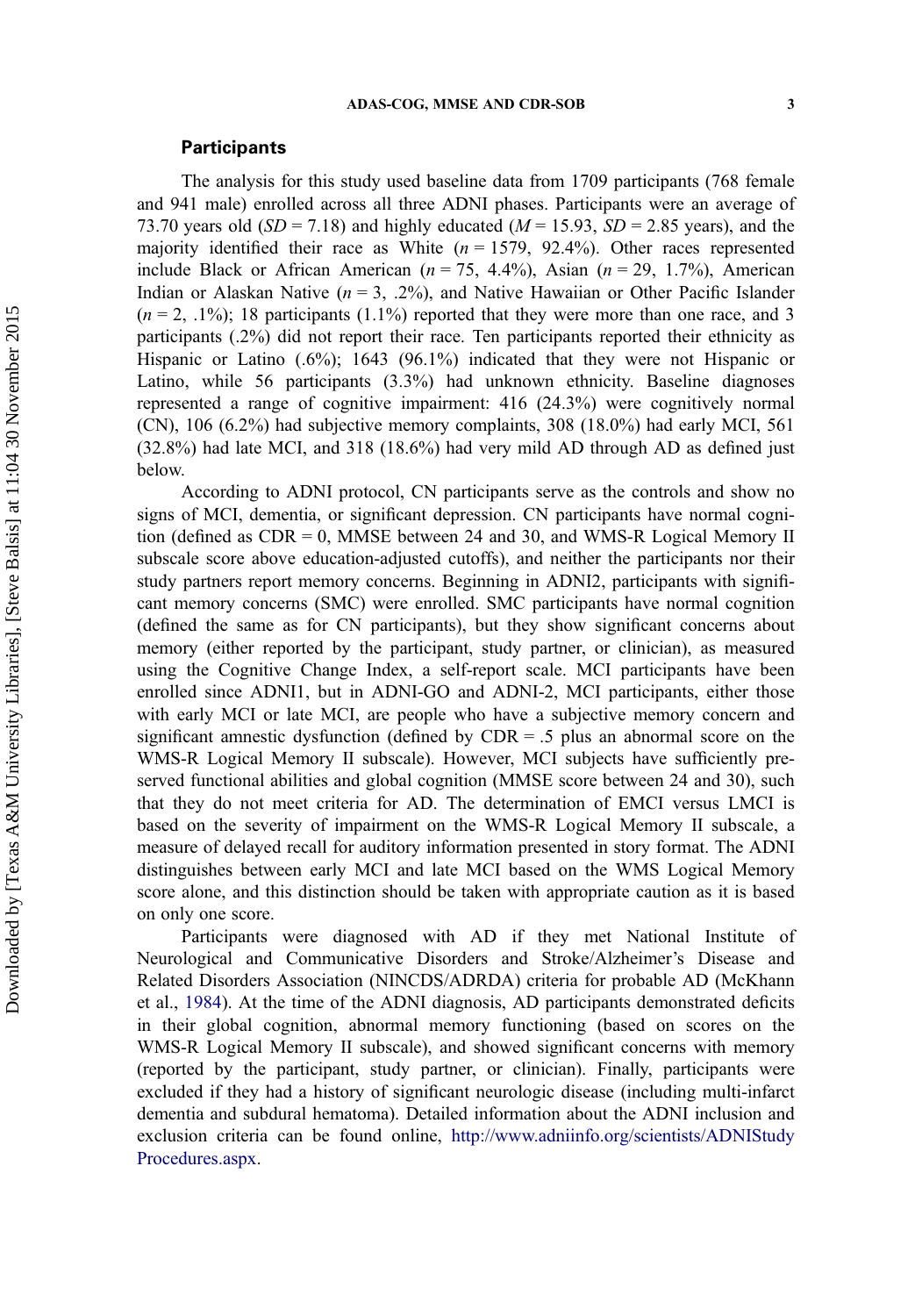#### 4 STEVE BALSIS ET AL.

#### Measures

The ADAS-Cog (Rosen et al., [1984\)](#page-8-0) is a cognitive assessment with raw scores that range from 0 to 70, where higher scores indicate greater cognitive dysfunction. The MMSE (Folstein et al., [1975\)](#page-8-0) is a brief screening instrument for cognitive dysfunction with raw scores that range from 0 to 30, where lower scores indicate greater cognitive dysfunction. The CDR-SOB (Hughes et al., [1982](#page-8-0); Morris, [1992;](#page-8-0) O'Bryant et al., [2008](#page-8-0)) is a clinician-rated staging method for cognitive dysfunction and functional ability. It requires an individual severity rating on each of six domains (or boxes): memory, orientation, judgment and problem-solving, community affairs, and activities of daily living. Under the traditional scoring method, an algorithm is used to produce global scores that indicate five stages of cognitive dysfunction:  $0 =$  no dementia, .5 = questionable dementia,  $1 = \text{mild}$  dementia,  $2 = \text{moderate}$  dementia, and  $3 = \text{severe}$  dementia (Morris, [1992\)](#page-8-0). Alternatively, the Sum of Boxes scoring approach (CDR-SOB) yields scores from 0 to 18 by summing the CDR domain scores (see O'Bryant et al., [2008](#page-8-0) for a description of how to stage using CDR-SOB). We used CDR-SOB in the current study to give a more fine grained assessment of the correspondence between the CDR measure and the ADAS-Cog and MMSE. In the present sample, participants had the following scores (MMSE:  $M = 27.24$ ,  $SD = 2.60$ ; ADAS-Cog:  $M = 10.59$ ,  $SD = 6.42$ ; CDR-SOB:  $M = 1.53$  $M = 1.53$  $M = 1.53$ ,  $SD = 1.66$ ). Ranges appear in Table 1.

#### Statistical analyses

IRT assumes unidimensionality of the data, so we conducted exploratory factor analyses to test the unidimensionality. Specifically, we tested a three-variable model, where each measure (i.e., the ADAS-Cog, MMSE, and CDR-SOB) served as the variables. Then, we determined whether the first factor was sufficiently large relative to the second and third factors to assume unidimensionality. We then conducted IRT analyses in Multilog (Thissen, [1991\)](#page-8-0) using Samejima's graded response model (Samejima, [1969](#page-8-0)) to determine how the ADAS-Cog, MMSE, and CDR-SOB each function across the range of latent cognitive dysfunction. Although it can be considered atypical to use full measures as "items" in IRT, it is a statistically coherent practice within an IRT framework. We also used Multilog to map raw scores on each of these measures to corresponding ranges of latent AD-related cognitive dysfunction, or theta. Finally, we developed a "crosswalk" table that details how raw scores on each of these three measures correspond to one another based on their relationship to theta.

#### RESULTS

Findings indicated that data from the ADAS-Cog, MMSE, and CDR-SOB were adequately unidimensional for IRT analyses. Indeed, the results of an exploratory factor analysis with maximum likelihood estimation were nearly perfectly unidimensional. The first-to-second eigenvalue ratio was 2.45:.28 or 8.73:1. The third eigenvalue also was .28, and revealed no significant drop-off from the second eigenvalue. Our ratio of first-to-second eigenvalue, 8.73:1, far exceeded the 3:1 ratio standard which is commonly cited for sufficient unidimensionality (see Embretson & Reise, [2000\)](#page-8-0). This is not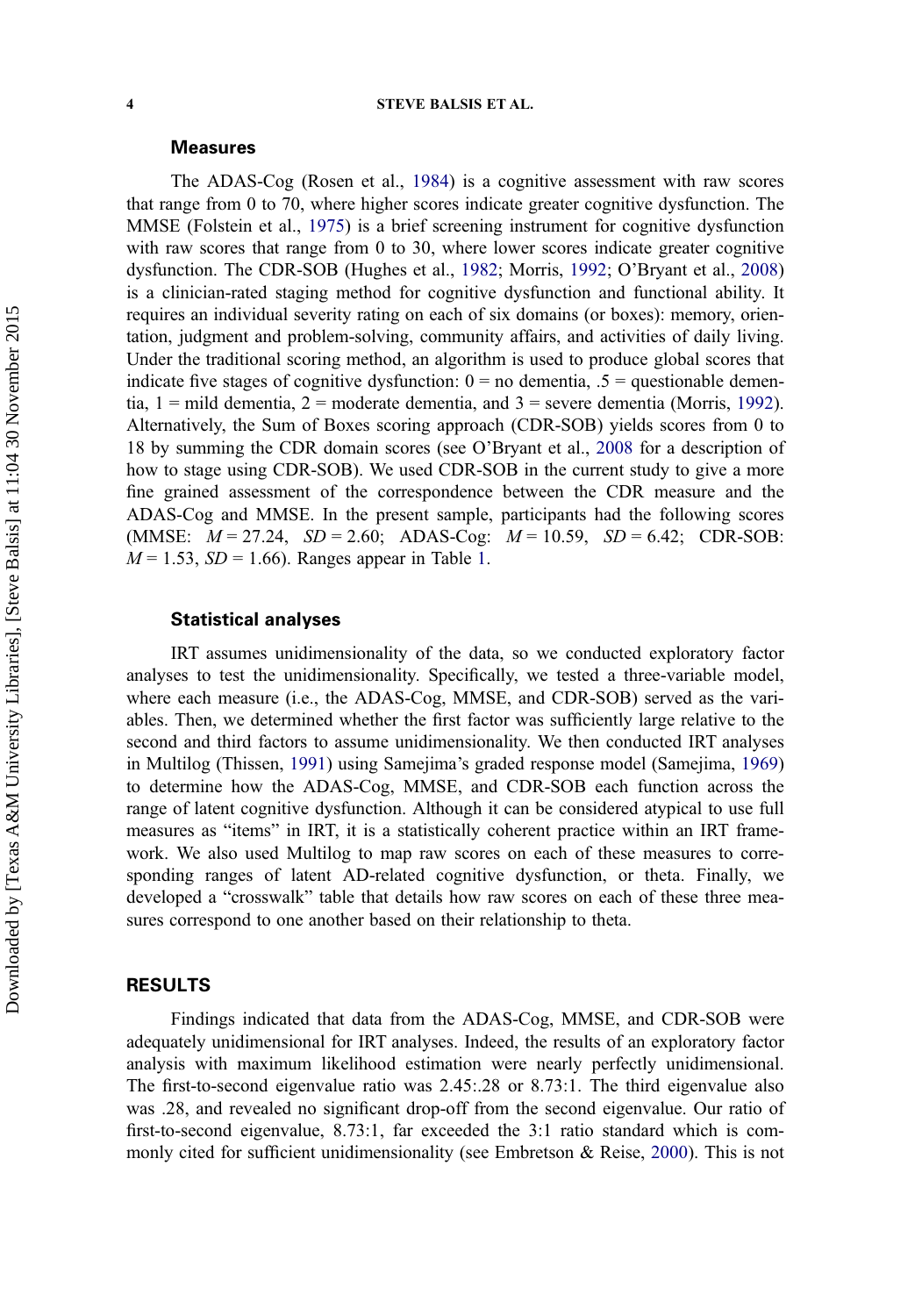#### ADAS-COG, MMSE AND CDR-SOB 5

| ADAS-Cog         | <b>MMSE</b>     | <b>CDR-SOB</b>           |
|------------------|-----------------|--------------------------|
| $\boldsymbol{0}$ | 30              | $\boldsymbol{0}$         |
| $\mathbf{1}$     | 30              | $\boldsymbol{0}$         |
| $\overline{c}$   | 30              | $\overline{0}$           |
| 3                | 30              | $\overline{0}$           |
| $\overline{4}$   | 30              | $\overline{0}$           |
| 5                | 30              | $\mathbf{0}$             |
| 6                | 29              | $\overline{0}$           |
| $\overline{7}$   | 29              | .5                       |
| 8                | 29              | .5                       |
| 9                | 28              | $\,1$                    |
| 10               | 28              | $\mathbf{1}$             |
| 11               | 27              | 1.5                      |
| 12               | 27              | 1.5                      |
| 13               | 26              | $\overline{c}$           |
| 14               | 26              | 2.5                      |
| 15               | 26              | 2.5                      |
| 16               | 25              | 3                        |
| 17               | 25              | 3                        |
| 18               | 24              | 3.5                      |
| 19               | 24              | $\overline{\mathcal{L}}$ |
| 20               | 24              | $\overline{\mathbf{4}}$  |
| 21               | 23              | 4.5                      |
| 22               | 23              | 4.5                      |
| 23               | 23              | 4.5                      |
| 24               | 22              | 5                        |
| 25               | 22              | 5                        |
| 26               | 22              | 5.5                      |
| 27               | $\overline{22}$ | 5.5                      |
| 28               | 21              | 5.5                      |
| 29               | $\overline{21}$ | 6                        |
| 30               | 21              | 6                        |
| 31               | $\overline{21}$ | 6                        |
| 32               | 21              | 6.5                      |
| 33               | 21              | 6.5                      |
| 34               | 20              | 6.5                      |
| 35               | 20              | 6.5                      |
| 36               | 20              | 6.5                      |
| 37               | 20              | 6.5                      |

<span id="page-5-0"></span>Table 1. Corresponding scores across three measures of cognitive dysfunction

Notes: ADAS-Cog, Alzheimer's Disease Assessment Scale—Cognitive Subscale. MMSE, Mini-Mental State Examination. CDR-SOB, Clinical Dementia Rating scale—Sum of the Boxes.

to say that these measures assess only one aspect of cognitive dysfunction. Rather, this result suggests that all of the cognitive processes that these measures assess covary quite strongly in this sample, and strongly enough to justify the application of unidimensional IRT procedures.

The IRT analyses revealed that the measures indicated cognitive dysfunction in the expected direction. Scores on the CDR-SOB and ADAS-Cog were higher at greater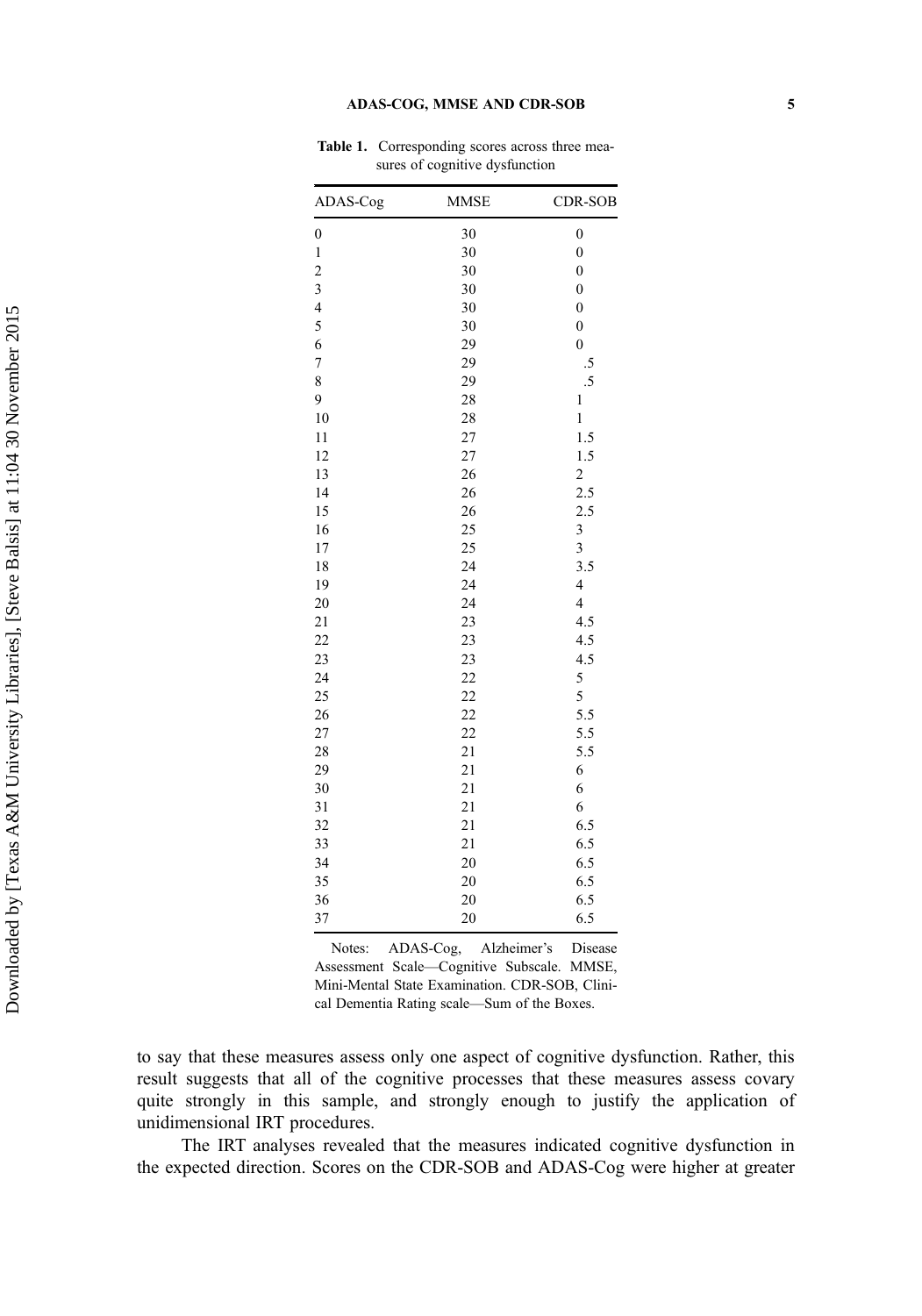

Figure 1. The correspondence among three measure of cognitive dysfunction in Alzheimer's disease. Notes: ADAS-Cog, Alzheimer's Disease Assessment Scale—Cognitive Subscale. MMSE, Mini-Mental State Examination. CDR-SOB, Clinical Dementia scale—Sum of the Boxes.

levels of cognitive dysfunction. In contrast, scores on the MMSE were lower at greater levels of cognitive dysfunction (see Figure 1). Next, expected scores on the three measures at each level of cognitive dysfunction were compared. Results indicated multiple inflections in CDR-SOB and ADAS-Cog scores within a given MMSE score (see Table [1](#page-5-0)), suggesting that the CDR-SOB and ADAS-Cog are more precise in measuring the severity of cognitive dysfunction than the MMSE. Figure 1 illustrates how an MMSE score of 22 is equivalent to an ADAS-cog score of 25 and a CDR-SOB score of 5.0. Table [1](#page-5-0) summarizes the correspondence among each raw score in the relatively mild range of cognitive dysfunction (ADAS-cog = 0 through 37, CDR-SOB = 0 through 6.5, MMSE = 20 through 30) across the three measures. Note that a threshold procedure ensured that the relationship among the scores was computed consistently. For example, a raw score on the ADAS-Cog of 28 would need to be fully reached before the raw score on the chart switched from 28 to 29.

# **DISCUSSION**

This study examined the relationship among raw scores on three commonly used measures of AD severity related to cognitive dysfunction. Using IRT, we were able to determine the correspondence among scores from each of the three measures (Table [1](#page-5-0) provides a useful catalog for raw score equivalence across the measures). This table is designed to allow clinicians and investigators to compare patients or research participants who were assessed using one measure to those who were assessed using another measure. Results are consistent with previous research in that they replicate the welldocumented general correspondence among these measures. Higher scores on the ADAS-Cog and the CDR-SOB are associated with lower scores on the MMSE, and vice versa. The associations detailed in the table we present are important because they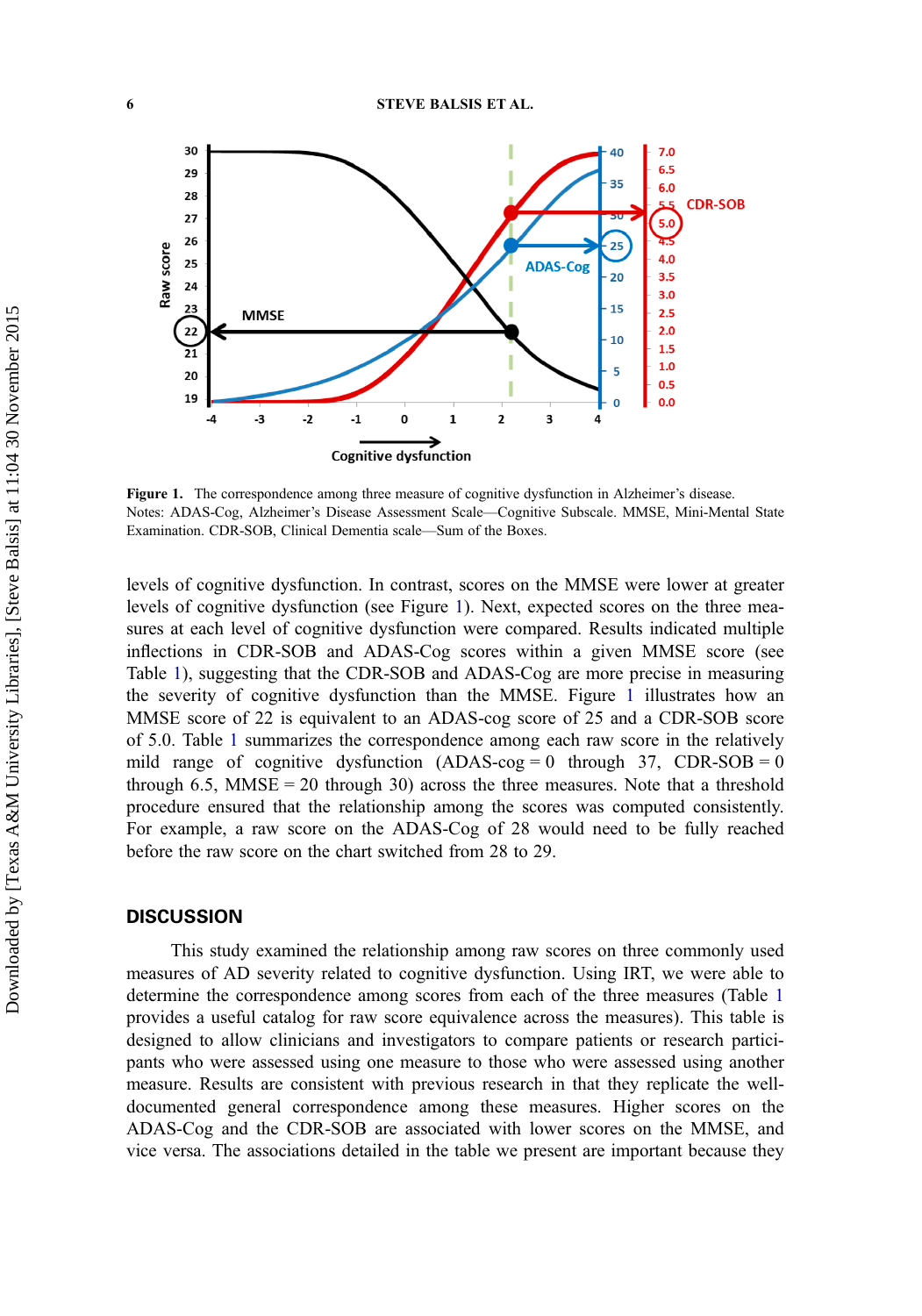<span id="page-7-0"></span>show how individual raw scores correspond among the measures. Likewise, the table shows the meaningful model-based floor and ceiling effects of these measures across the continuum of cognitive dysfunction.

Of particular note, we replicated the structure among these three measures via a confirmatory factor analysis using MPlus software (Muthen & Muthen, [2007](#page-8-0)) in the database maintained at Baylor College of Medicine's Alzheimer's Disease and Memory Disorders Center ( $n = 859$ ), (see Doody et al., [2005\)](#page-8-0). Results confirmed equivalent factor loadings between the samples. Notably, the differences between the samples did not exceed the required magnitude to impose additional constraints as recommended by simulations (Cheung & Rensvold, [2002\)](#page-8-0). Confirmatory fit indices between the constrained (CFI = .99) and unconstrained (CFI = 1.00) models did not differ more than .01. This simple analysis helps to further the replicability of the findings.

A clinician, for example, who is treating a client and has assessed the client using the MMSE would be able to use our table to understand the patient's score in relation to published literature using the ADAS-Cog, for example. Or, if a clinician had an MMSE score for the patient, but did not have the required collateral source to arrive at a CDR-SOB score, the clinician could use our table to estimate the client's CDR-SOB scores and to arrive at a dementia stage (see O'Bryant et al., [2008,](#page-8-0) for how to stage dementia using a CDR-SOB score). The clinical applications extend beyond these two examples, of course, into the clinical trial literature where the ADAS-Cog is ubiquitous, yet these other measures are not always used. Our findings provide a way for clinicians or researchers to directly apply clinical trial findings using the ADAS-Cog to their own patients, who might have been assessed using the MMSE or CDR-SOB scores.

It is important to note that these main findings are based on just one sample, although the structural correspondence among the measures was replicated in a second sample, and the ADNI sample is one of the best characterized and largest samples in Alzheimer's research. That said, the ADNI sample is skewed in terms of education and race, and one should exercise caution when applying this table to underrepresented minority groups. Also, participants had relatively mild cognitive dysfunction, and this study does not address scores in the range of severe cognitive dysfunction. While this is a limitation of the study, it is also a potential strength because most of the relevant comparisons among these measures will be made for individuals and studies that address mild cognitive dysfunction.

# DISCLOSURE STATEMENT

No potential conflict of interest was reported by the authors.

# REFERENCES

Aisen, P. S., Gauthier, S., Ferris, S. H., Saumier, D., Haine, D., Garceau, D., … Sampalis, J. (2011). Tramiprosate in mild-to-moderate Alzheimer's disease–a randomized, double-blind, placebo-controlled, multi-centre study (the Alphase Study). Archives of Medical Science, 7, 102–111.